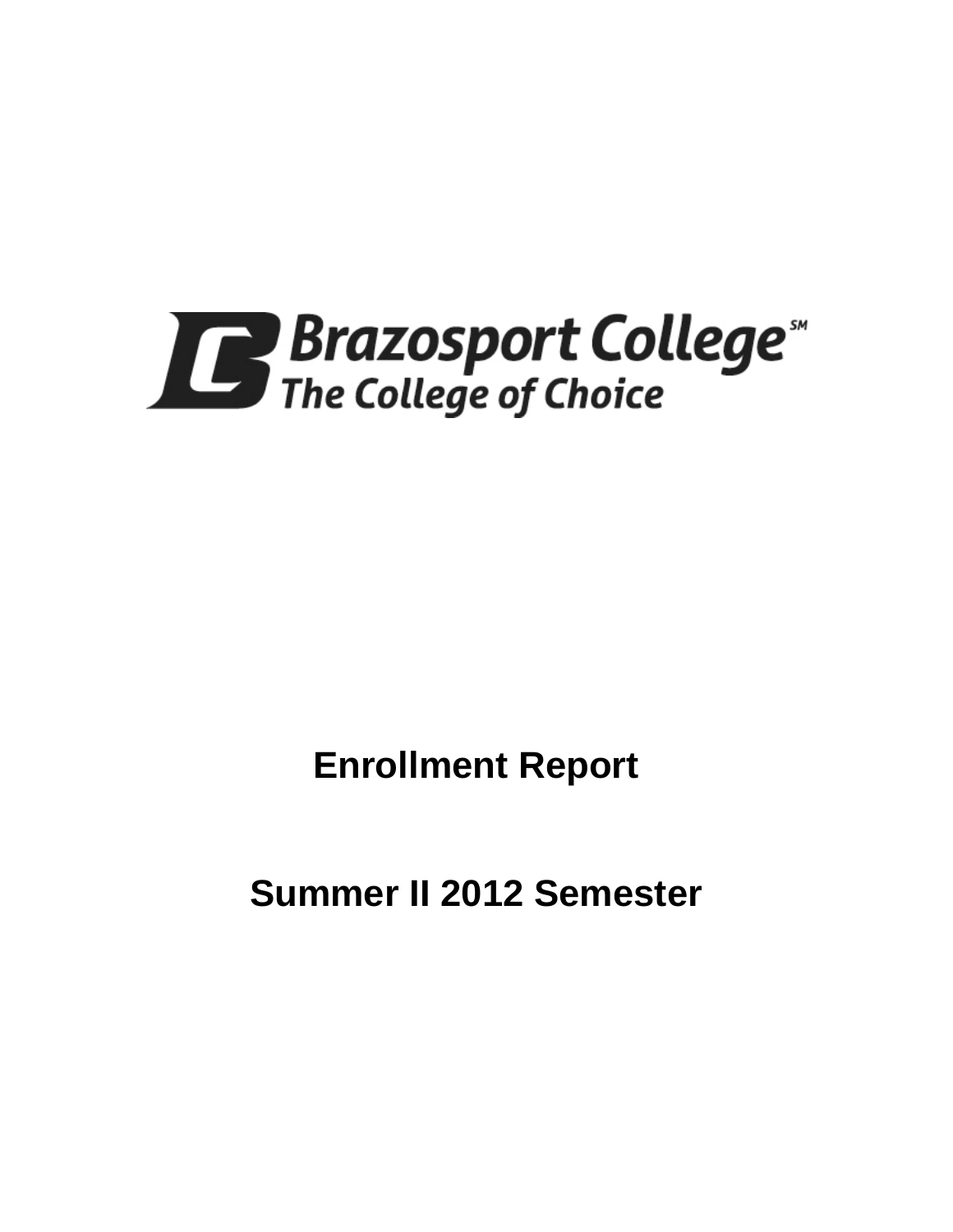## **Enrollment Report – Summer II 2012 Table of Contents**

| Table 15A Enrollment by Department/Technical Program Page 7 |  |
|-------------------------------------------------------------|--|
| Table 15B Enrollment by Department/Academic ProgramPage 8   |  |
|                                                             |  |
|                                                             |  |
|                                                             |  |
|                                                             |  |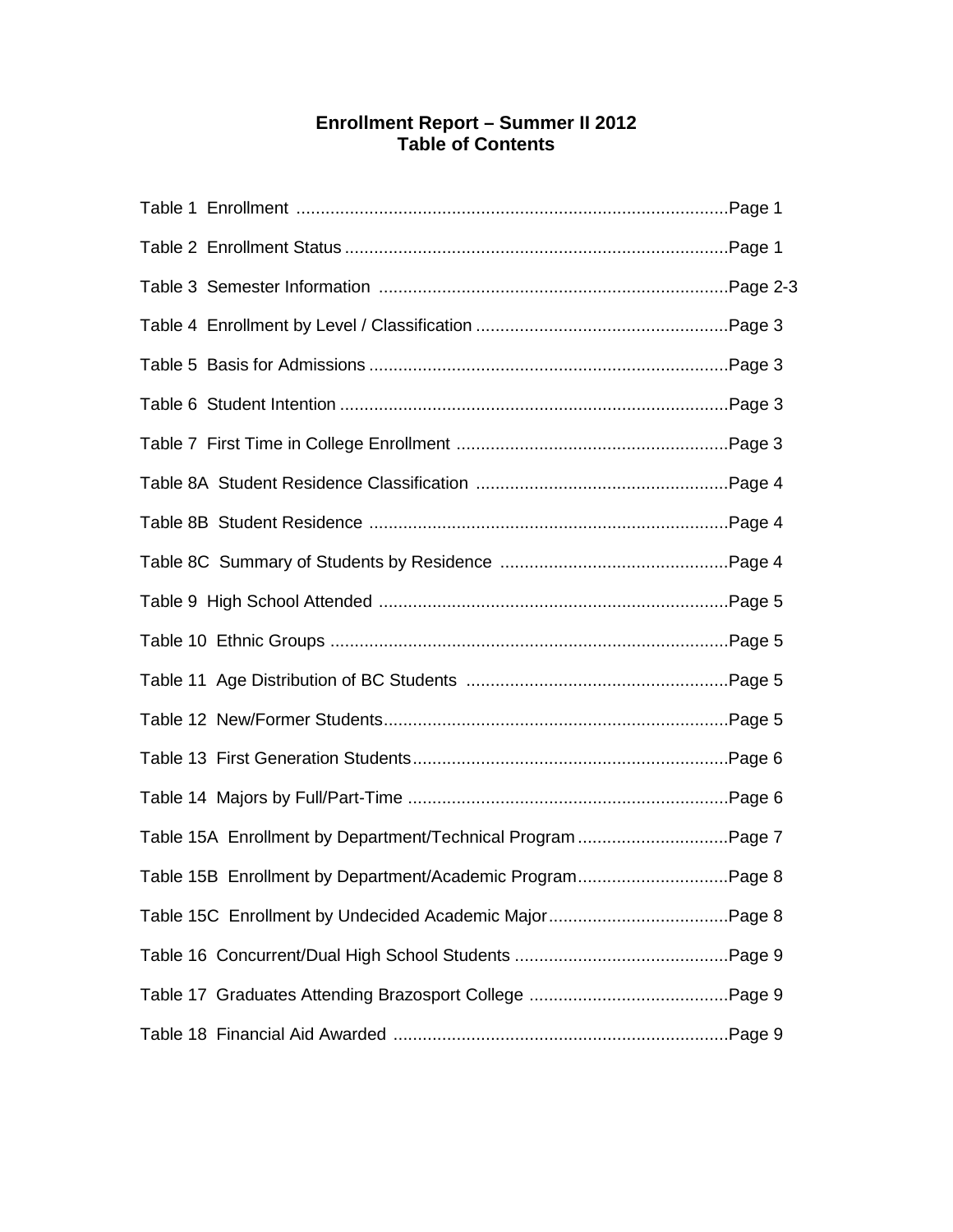## **Enrollment Report Summer II 2012**

#### **Table 1 Enrollment**

#### **Credit Program**

| Campus – Regular Students     | 749 |
|-------------------------------|-----|
| Flexible Entry (0 Duplicated) |     |
| Total Enrolled (Unduplicated) | 760 |

#### **Non-Credit Program**

Total Enrolled (From 7/10/12 - 8/26/12) 409

#### **Total Headcount**

| Credit Program     | 749 |
|--------------------|-----|
| Non-credit Program | 409 |
| Grand Total        |     |

#### **Full-time Student Equivalent**

| Full-time student equivalent (FTSE)               |  |
|---------------------------------------------------|--|
| Found by dividing total credit hours (2,857) by 5 |  |

**Table 2**

#### **Enrollment Status Part-Time / Full-Time**

|        | <b>Full-Time</b> | Part-Time* | Total | %    |  |
|--------|------------------|------------|-------|------|--|
| Male   | 60               | 233        | 293   | 39.  |  |
| Female | 112              | 344        | 456   | 60.9 |  |
| Total  | 172              | 577        | 749   | 100  |  |
| %      | 23.0             |            |       | 100  |  |

\*Part-Time – Less than 5 semester hours in summer semester.

# **Enrollment Status Day Student / Night Student**

|                   | No. | %           |
|-------------------|-----|-------------|
| Day               | 454 | 60.6        |
| Night             | 172 | 23.0        |
| Both Day / Night  | 24  | ົ<br>◡.∠    |
| Distance Learning | 99  | ני ו<br>ے.د |
| Total             | 749 | 100         |

Note: Since distance learning classes are not classified as "Day" or "Night" classes, students enrolled in distance learning classes as well as traditional "day" or "night" classes are classified as day, night or both day/night students by their "majority" enrollment in these classes. Therefore, it is possible that distance learning students are included in the Day, Night and Both Day/Night totals if they are taking these traditional classes along with a distance learning class. However, students taking only distance learning classes will be classified as only distance learning students.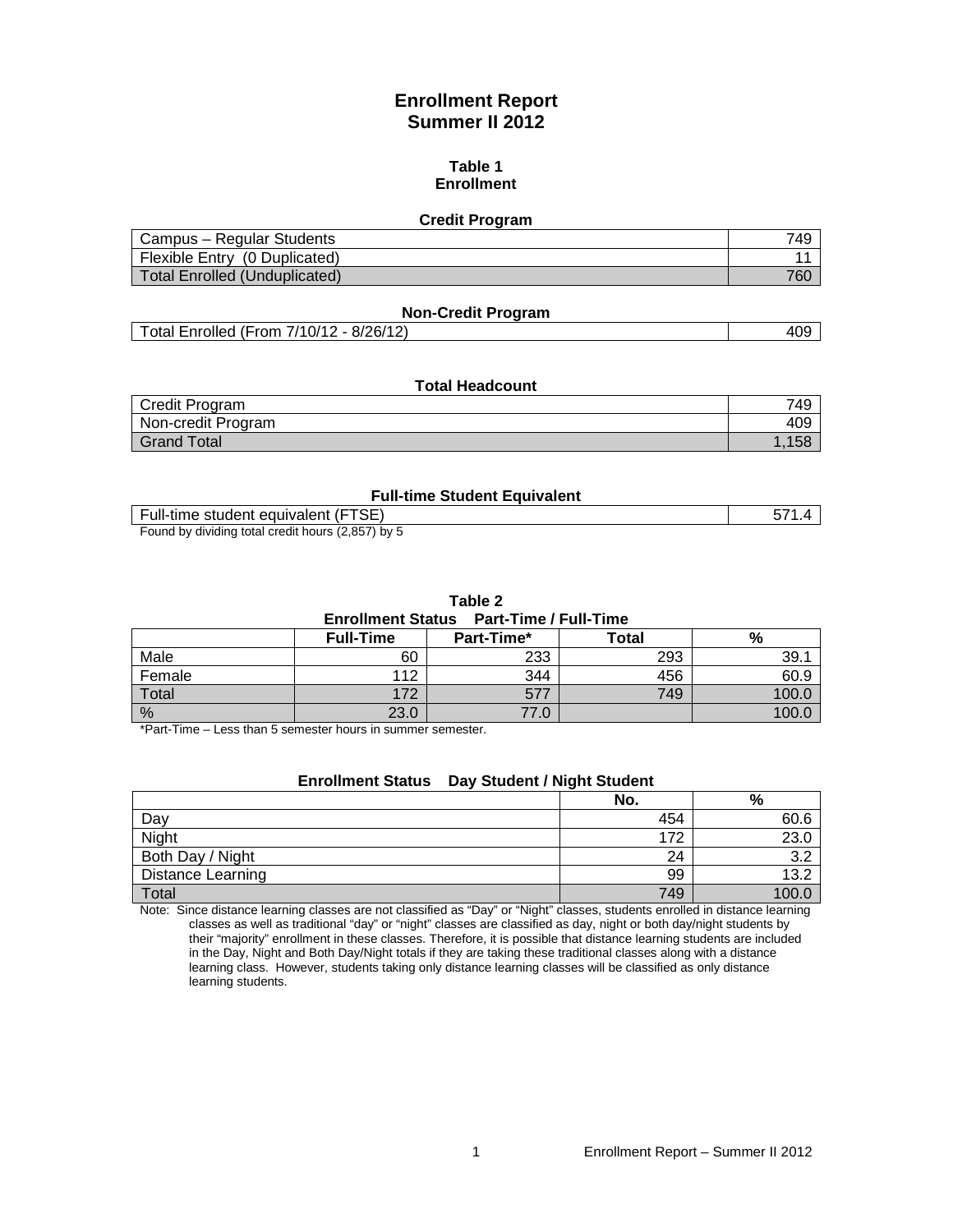## **Table 3 Semester Information**

| <b>Headcount</b>                                                        |                |     |     |  |  |
|-------------------------------------------------------------------------|----------------|-----|-----|--|--|
| <b>Flexible Entry</b><br>Regular<br>$\tau$ otal<br><b>State Reports</b> |                |     |     |  |  |
| 749                                                                     | $\overline{A}$ | 760 | 760 |  |  |

| <b>Semester Credit Hours</b> |                                        |          |            |               |
|------------------------------|----------------------------------------|----------|------------|---------------|
|                              | <b>Vocational-</b><br><b>Technical</b> | Academic | <b>BAT</b> | <b>Totals</b> |
| Regular                      | 104                                    | 2,713    |            | 2,817         |
| <b>Flexible Entry</b>        | 40                                     |          |            | 40            |
| Total                        | 144                                    | 2,713    | 0          | 2,857         |
|                              |                                        |          |            |               |
| In-District                  | 144                                    | 2,299    |            | 2,443         |
| Out-of-District              |                                        | 414      | 0          | 414           |
| <b>Totals</b>                | 144                                    | 2,713    | O          | 2,857         |

Note: In / Out-of-District status is determined by where a course is taught.

#### **Semester Contact Hours**

|                       | <b>Vocational-</b><br><b>Technical</b> | Academic | <b>BAT</b> | <b>Totals</b> |
|-----------------------|----------------------------------------|----------|------------|---------------|
| Regular               | 1,920                                  | 46.032   |            | 47.952        |
| <b>Flexible Entry</b> | 1.184                                  |          |            | 1.184         |
| Total                 | 3,104                                  | 46.032   |            | 49,136        |

| In-District     | 104<br>J. | 39,408 | 42.512 |
|-----------------|-----------|--------|--------|
| Out-of-District |           | 6,624  | 6,624  |
| <b>Totals</b>   | 3,104     | 46,032 | 49,136 |

Note: In / Out-of-District status is determined by where a course is taught.

# **Semester Credit Hours**

| <b>By Student Tuition Residency Code</b> |                                        |                          |                 |  |
|------------------------------------------|----------------------------------------|--------------------------|-----------------|--|
|                                          | <b>Vocational-</b><br><b>Technical</b> | Academic -<br><b>BAT</b> | <b>Totals</b>   |  |
| In-District                              | 73                                     | 1.912                    | 1,986           |  |
| Out-of-District                          |                                        | 801                      | 87 <sup>1</sup> |  |
| <b>Totals</b>                            | 144                                    | 2,713                    | 2,857           |  |

Note: BAT hours are included in Academic credit hours.

#### **Semester Contact Hours By Student Tuition Residency Code**

|                 | <b>Vocational-</b><br><b>Technical</b> | Academic -<br><b>BAT</b> | <b>Totals</b> |
|-----------------|----------------------------------------|--------------------------|---------------|
| In-District     | 1,552                                  | 32,160                   | 33,712        |
| Out-of-District | .152                                   | 13.872                   | 15.424        |
| <b>Totals</b>   | 3,104                                  | 46,032                   | 49,136        |

Note: BAT hours are included in Academic contact hours.

#### **Distance Learning Semester Contact Hours**

| <b>Political Contact Hours</b> |       |  |
|--------------------------------|-------|--|
| Internet                       | 5,616 |  |
| <b>VCT</b>                     | 864   |  |
| <b>Total</b>                   | 6480  |  |

Note: These contact hour totals do not include hybrid / blended course hours.

The distance learning contact hours are included in semester contact hours.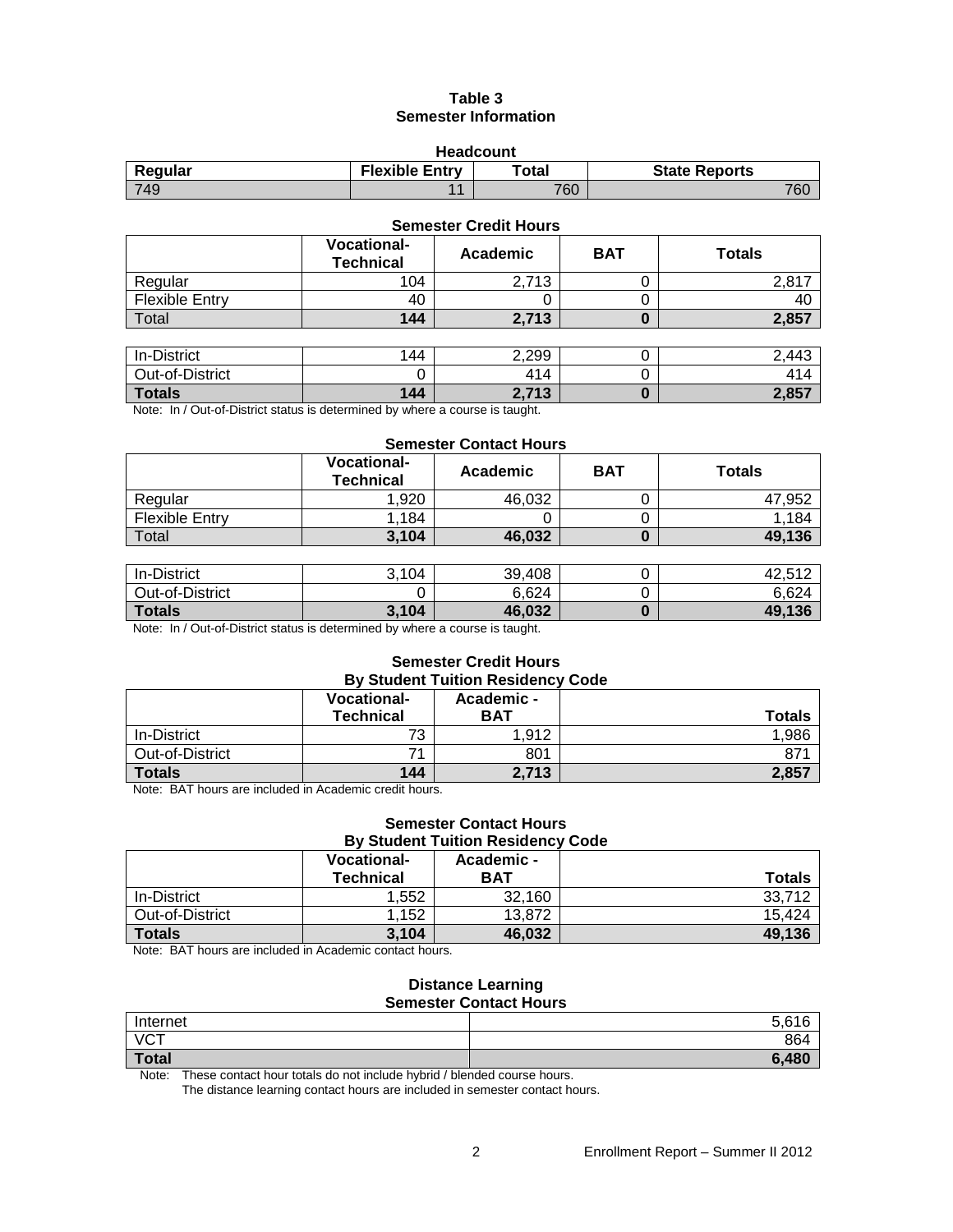#### **Table 3 Semester Information Contact hours** *NOT* **funded**

| Developmental Hours               |     |
|-----------------------------------|-----|
| Academic Hours (Three-peat rule)  | 864 |
| Technical Hours (Three-peat rule) |     |
| $\tau$ <sub>otal</sub>            | 864 |

| <b>Enrollment by Level / Classification</b> |      |        |       |       |
|---------------------------------------------|------|--------|-------|-------|
|                                             | Male | Female | Total | %     |
| Freshman: First Yr (less than 24 hours)     | 194  | 267    | 461   | 61.5  |
| Sophomore: Second Yr (24-59 hours)          | 81   | 154    | 235   | 31.4  |
| Unclassified (60 or more hours)             | 18   | 35     | 53    |       |
| Total                                       | 293  | 456    | 749   | 100 ( |

**Table 4**

## **Table 5**

## **Basis for Admissions for Student Body**

|                             | No. | %    |
|-----------------------------|-----|------|
| <b>High School Graduate</b> | 51  | 6.8  |
| <b>Individual Approval</b>  | 221 | 29.5 |
| G.E.D.                      | 10  | 1.3  |
| <b>Former Student</b>       | 422 | 56.4 |
| College Transfer            | 45  | 6.0  |
| <b>Total</b>                | 749 |      |

## **Table 6 Student Intention Why Students Attend Brazosport College**

|                                  | No. | %     |
|----------------------------------|-----|-------|
| Earn an Associate's Degree       | 233 | 31.1  |
| Earn a Certificate               | 138 | 18.4  |
| <b>Earn Credits for Transfer</b> | 292 | 39.0  |
| Job Skills                       |     | 0.3   |
| <b>Personal Enrichment</b>       | 5   | 0.7   |
| Did Not Respond                  | 79  | 10.5  |
| Total                            | 749 | 100 Q |

### **Table 7 First Time in College Enrollment**

|        | No. | %     |
|--------|-----|-------|
| Male   | 28  | 36.4  |
| Female | 49  | 63.6  |
| Total  | --  | 100.0 |

Note: FTIC excludes transfer students.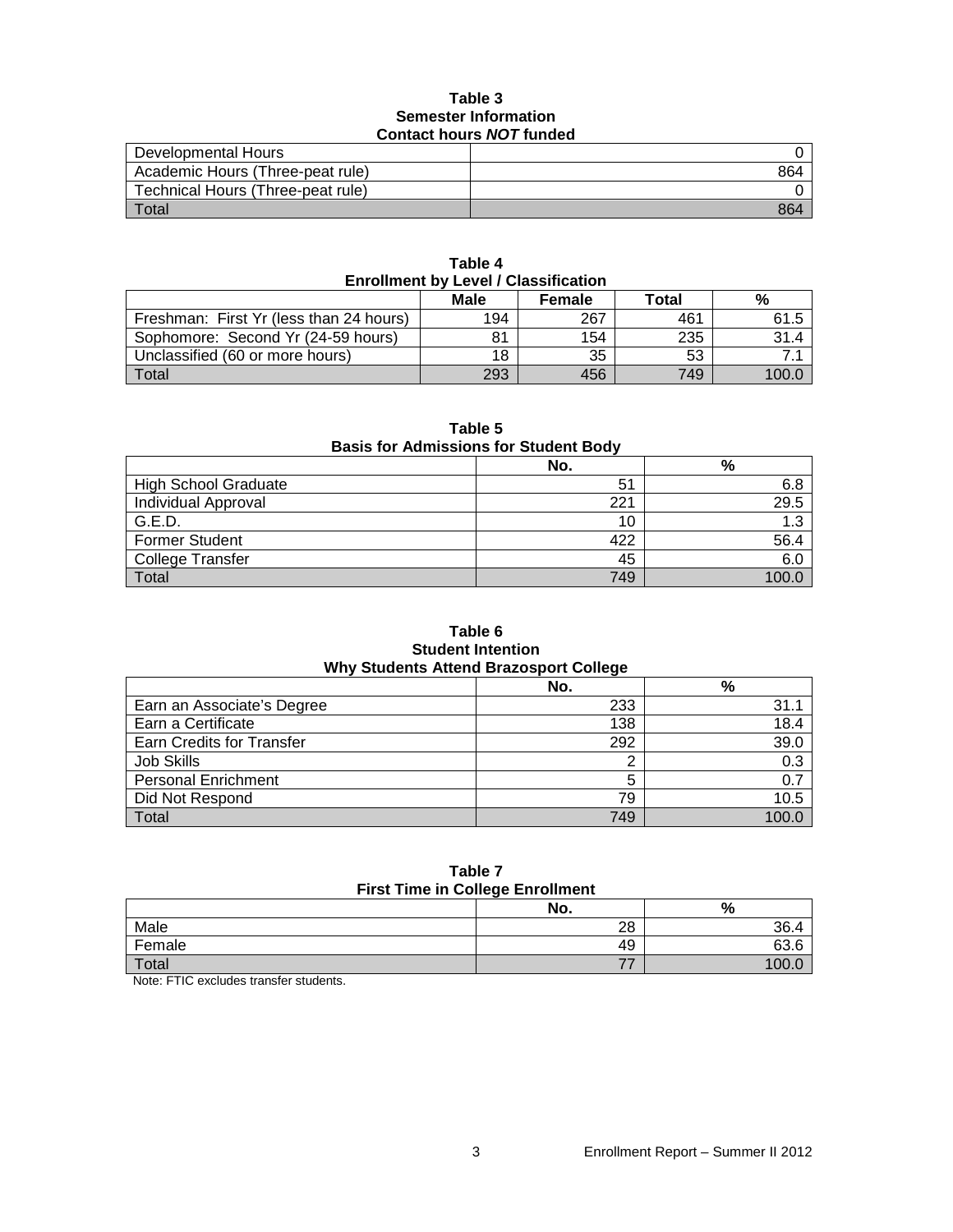| Table 8A                                |  |  |
|-----------------------------------------|--|--|
| <b>Student Residence Classification</b> |  |  |

|                    | No. | %     |  |
|--------------------|-----|-------|--|
| <b>In-District</b> | 530 | 70.8  |  |
| Out-of-District    | 218 | 29.7  |  |
| Out-of-State       |     | 0.0   |  |
| Foreign            |     |       |  |
| Total              | 749 | 100.C |  |

#### **Table 8B Student Residence**

| <b>City</b>            | No. | $\%$  |
|------------------------|-----|-------|
| Angleton               | 116 | 15.5  |
| <b>Brazoria</b>        | 36  | 4.8   |
| Clute                  | 116 | 15.5  |
| Danbury                | 4   | 0.5   |
| Freeport               | 94  | 12.6  |
| Lake Jackson           | 321 | 42.9  |
| Sweeny                 | 19  | 2.5   |
| West Columbia          | 16  | 2.1   |
| <b>Other Residence</b> | 27  | 3.6   |
| <b>Total Students</b>  | 749 | 100.0 |

**Table 8C Summary of Students by Residence**

| <b>Residence</b>       | No. | $\frac{9}{6}$ |
|------------------------|-----|---------------|
| Atascosa County        |     | 0.13%         |
| <b>Bexar County</b>    | 1   | 0.13%         |
| <b>Brazoria County</b> | 732 | 97.73%        |
| <b>Harris County</b>   |     | 0.13%         |
| Jefferson County       | 1   | 0.13%         |
| Matagorda County       | 11  | 1.47%         |
| <b>Wharton County</b>  |     | 0.13%         |
|                        |     |               |
| Mexico                 |     | 0.13%         |
| <b>Total</b>           | 749 | 100.00%       |

Includes students that pay C & D coded tuition.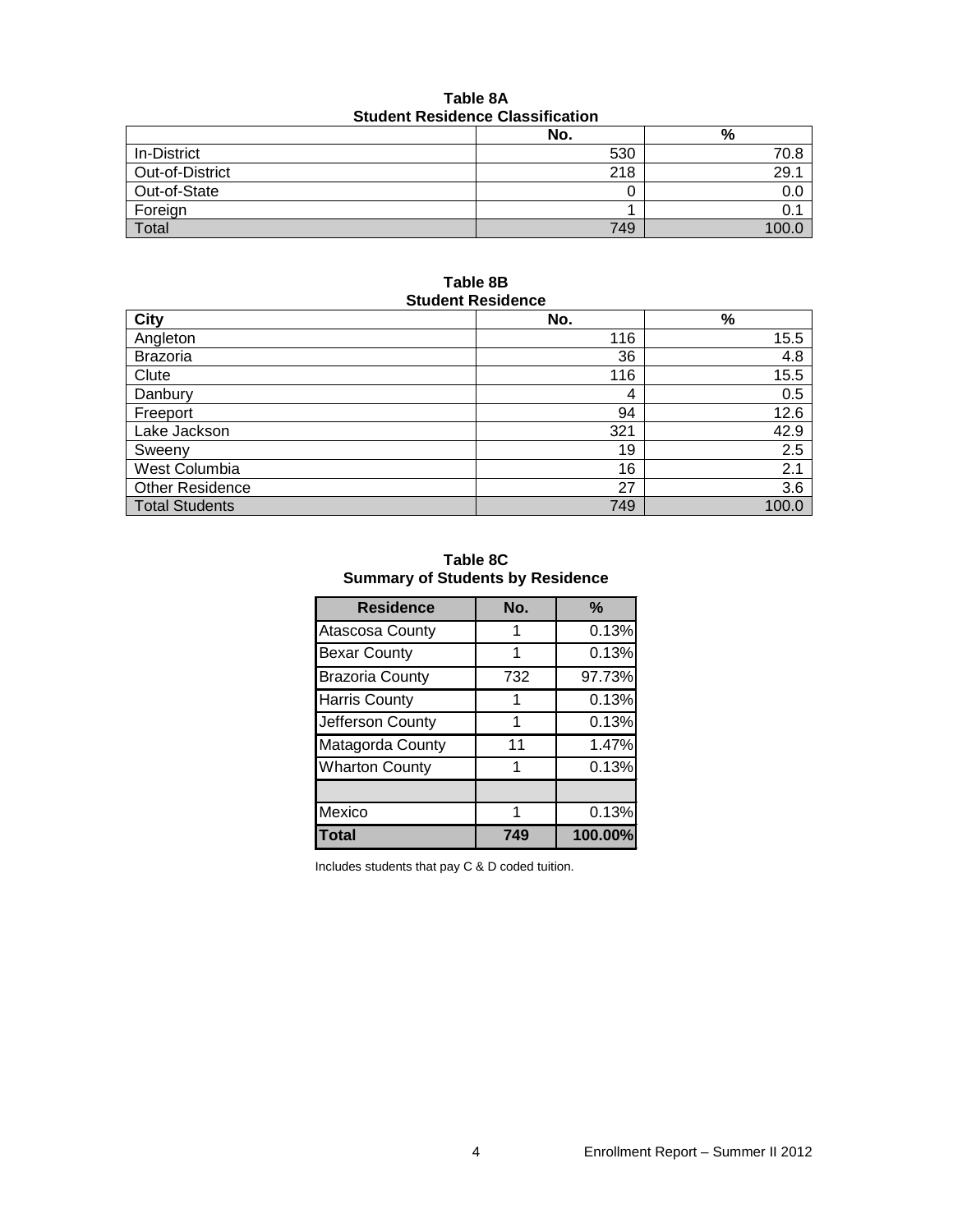| <b>School</b>                      | No. | %     |
|------------------------------------|-----|-------|
| Angleton                           | 89  | 11.9  |
| <b>Brazosport</b>                  | 94  | 12.6  |
| <b>Brazosport Christian School</b> | 6   | 0.8   |
| <b>Brazoswood</b>                  | 374 | 49.9  |
| Columbia                           | 39  | 5.2   |
| Danbury                            | 2   | 0.3   |
| Sweeny                             | 30  | 4.0   |
| <b>Other Schools</b>               | 70  | 9.3   |
| No School Assigned                 | 45  | 6.0   |
| <b>Total Students</b>              | 749 | 100.0 |

**Table 9 High School Attended**

**Table 10**

| <b>Ethnic Groups</b>             |     |       |
|----------------------------------|-----|-------|
| Race                             | No. | $\%$  |
| White                            | 432 | 57.7  |
| <b>Black</b>                     | 56  | 7.5   |
| Hispanic                         | 238 | 31.8  |
| Asian                            | 16  | 2.1   |
| American Indian / Alaskan Native |     | 0.1   |
| Non-Resident Alien               | 0   | 0.0   |
| Native Hawaiian / Other Pacific  | 0   | 0.0   |
| Islander                         |     |       |
| Race Unknown                     | 6   | 0.8   |
| Total                            | 749 | 100.0 |

## **Table 11 Age Distribution of BC Students**

|                       | $1.9$ - $-1.0$ $-1.0$ and $-1.0$ $-1.0$ $-1.0$ |       |
|-----------------------|------------------------------------------------|-------|
| Age                   | No.                                            | %     |
| Under 18              | 302                                            | 40.3  |
| 18-21                 | 255                                            | 34.0  |
| 22-25                 | 67                                             | 8.9   |
| 26-29                 | 46                                             | 6.1   |
| 30-37                 | 47                                             | 6.3   |
| 38 and above          | 32                                             | 4.3   |
| Total                 | 749                                            | 100.0 |
| $-210$<br>Aversoe Age |                                                |       |

Average Age = 21.0 Median Age  $= 18.0$ 

#### **Table 12 New / Former Students**

| $195W / 1$ of the budget $3$ |     |      |  |  |  |
|------------------------------|-----|------|--|--|--|
|                              | No. | %    |  |  |  |
| <b>Former Students</b>       | 651 | 86.9 |  |  |  |
| New Students*                | 98  | 13.  |  |  |  |
| <b>Total</b>                 | 749 |      |  |  |  |

Note: \*Indicates students new to Brazosport College--includes transfer students.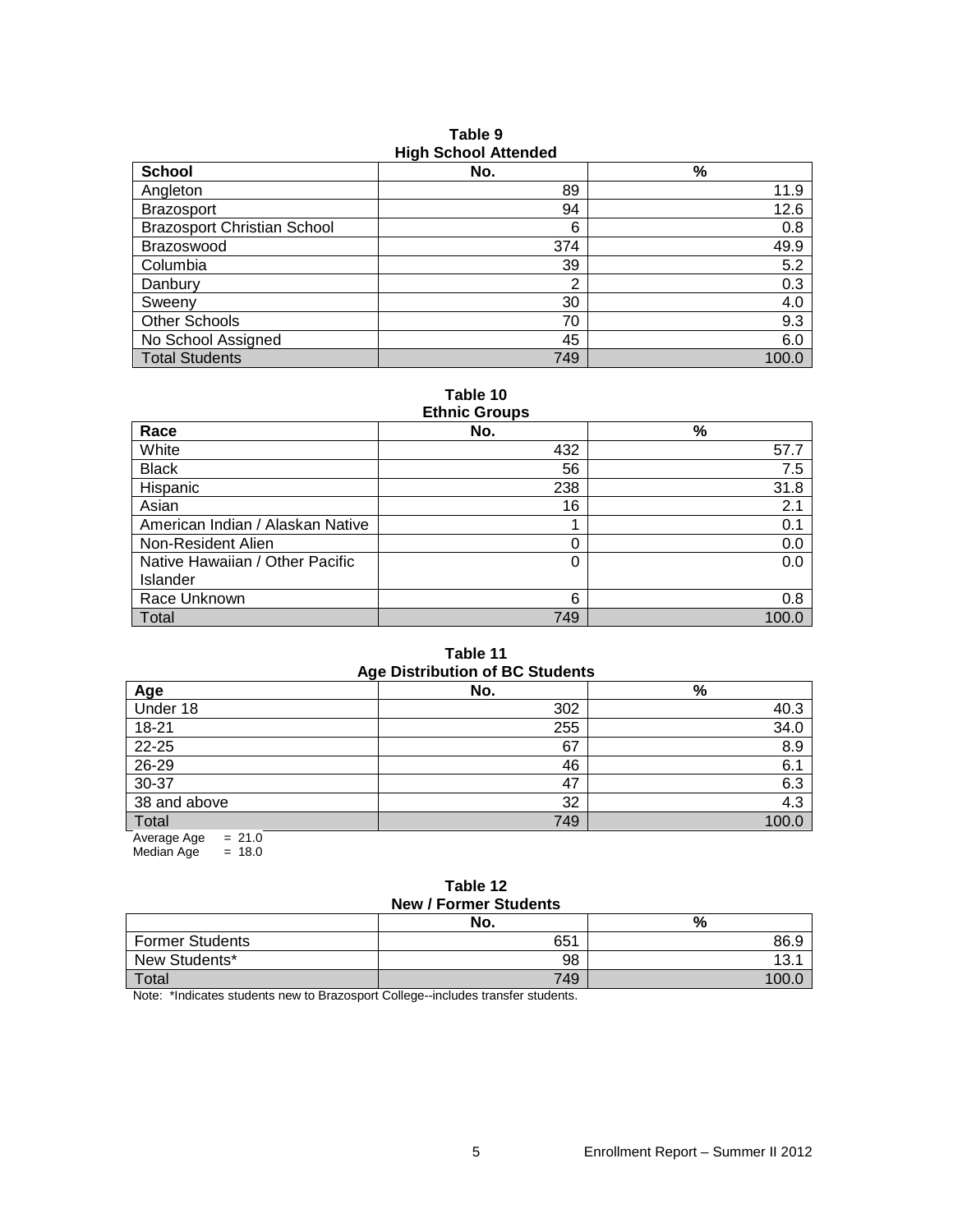### **Table 13 First Generation Students**

|                                 | No. | %    |  |  |  |
|---------------------------------|-----|------|--|--|--|
| <b>First Generation Student</b> | 43  |      |  |  |  |
| Not First Generation Student    | 23  | 23.5 |  |  |  |
| No response in mother's or      | 32  | 32.7 |  |  |  |
| father's education level        |     |      |  |  |  |
| Total                           | 98  |      |  |  |  |

Note: First generation students include only new students.

A first generation student is defined by both parents' education level below a Baccalaureate Degree.

### **Table 14 Majors by Full / Part-Time**

#### **Academic**

|       | No. | $\mathbf{0}$<br>70 |
|-------|-----|--------------------|
| Full  | 53  | 24.0               |
| Part  | 168 | 76.0               |
| Total | 221 | 10 <sup>c</sup>    |

#### **Vocational - Technical**

|       | No. | $\%$     |
|-------|-----|----------|
| Full  | 13  | $\cdots$ |
| Part  | 98  | 88.3     |
| Total | 111 | 100.0    |

#### **Undecided – Academic**

|       | No. | %     |
|-------|-----|-------|
| Full  | 106 | 25.5  |
| Part  | 310 | 74.5  |
| Total | 416 | 100.L |

Note: The large number of part-time Undecided – Academic majors is due to concurrent / dual credit students.

#### **Bachelor's in Applied Technology**

|                    | No. | --<br>$\Omega$<br>70 |
|--------------------|-----|----------------------|
| Full               |     | v.u                  |
| Part               |     | 100.0                |
| Total              |     | 100.C                |
| <b>Grand Total</b> | 749 | 100.0                |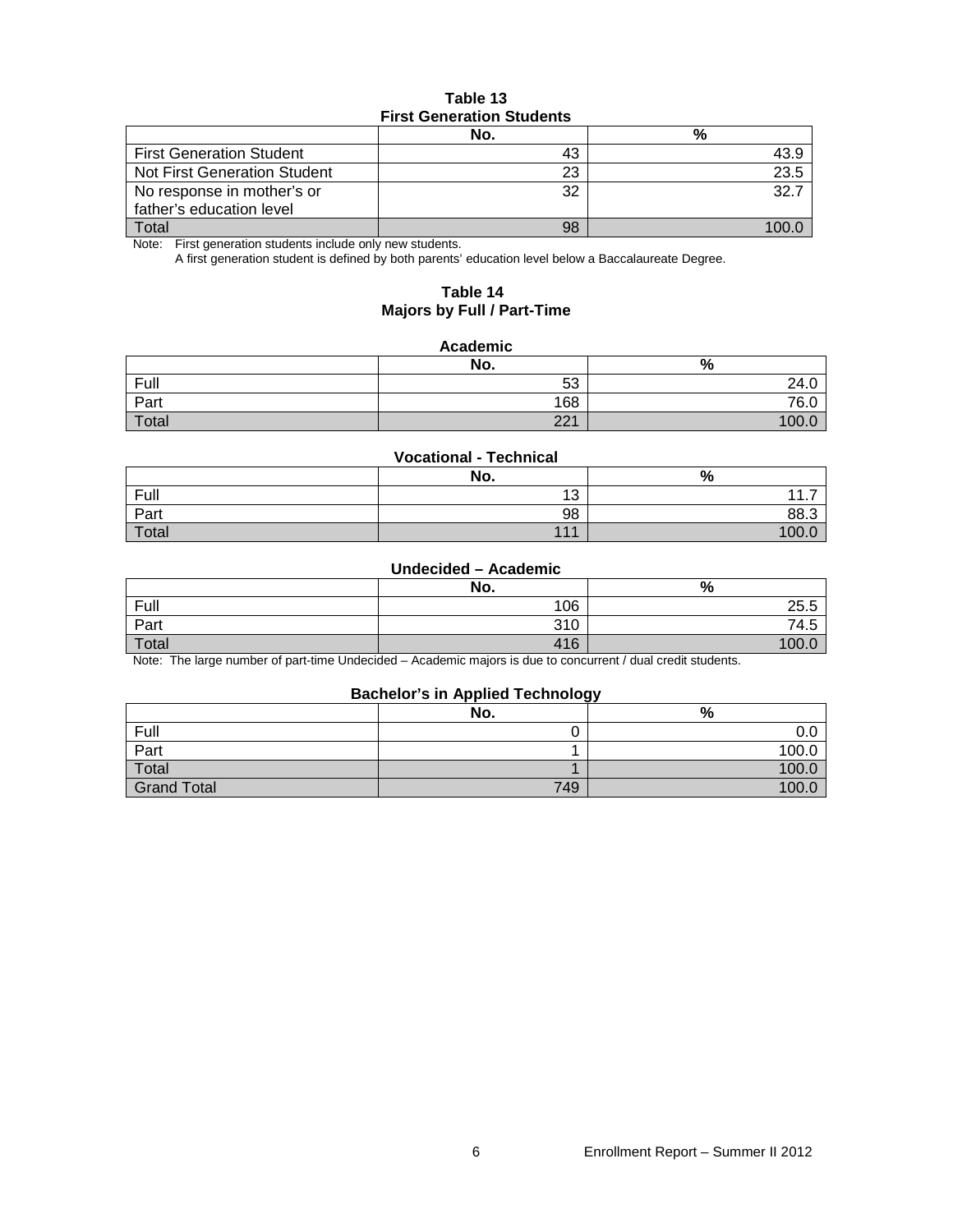## **Table 15A Enrollment by Department**

| <b>Technical Programs</b> |                          |                                 |                                           |       |                  |             |  |
|---------------------------|--------------------------|---------------------------------|-------------------------------------------|-------|------------------|-------------|--|
|                           | Total<br><b>Students</b> | <b>Semester</b><br><b>Hours</b> | <b>Contact</b><br><b>Hours</b><br>Lec/Lab | Co-op | <b>Practicum</b> | <b>FTSE</b> |  |
| <b>CTEC</b>               | 8                        | 16                              | 256                                       |       |                  | 3.20        |  |
| <b>EMSP</b>               | ◠                        |                                 | 320                                       |       |                  | 0.80        |  |
| <b>MCHN</b>               | 32                       | 48                              | 1,024                                     |       |                  | 9.60        |  |
| <b>PTAC</b>               | 18                       | 36                              | 864                                       |       |                  | 7.20        |  |
| <b>RNSG</b>               | 20 <sub>l</sub>          | 40                              | 640                                       |       |                  | 8.00        |  |
| <b>Total</b>              | 80                       | 144                             | 3,104                                     |       |                  |             |  |

Note: Enrollment may be duplicated.

FTSE = summer semester hours divided by 5.

## **Table 15B Enrollment by Department**

|                       |                 |                 | , waaviillo : 1 ogi allio      |          |                  |             |
|-----------------------|-----------------|-----------------|--------------------------------|----------|------------------|-------------|
|                       | <b>Total</b>    | <b>Semester</b> | <b>Contact</b><br><b>Hours</b> |          |                  |             |
|                       | <b>Students</b> | <b>Hours</b>    | Lec/Lab                        | Co-op    | <b>Practicum</b> | <b>FTSE</b> |
| <b>ARTS</b>           | 30              | 90 <sub>0</sub> | 1,440                          |          |                  | 18.00       |
| <b>BIOL</b>           | 122             | 244             | 5,856                          |          |                  | 48.80       |
| <b>DRAM</b>           | 8               | 9               | 480                            |          |                  | 1.80        |
| <b>ECON</b>           | 20              | 60              | 960                            |          |                  | 12.00       |
| <b>ENGL</b>           | 138             | 414             | 6,624                          |          |                  | 82.80       |
| <b>GOVT</b>           | 138             | 414             | 6,624                          |          |                  | 82.80       |
| <b>HIST</b>           | 117             | 351             | 5,616                          |          |                  | 70.20       |
| <b>MATH</b>           | 61              | 163             | 2,768                          |          |                  | 32.60       |
| <b>MUSI</b>           | 23              | 69              | 1,104                          |          |                  | 13.80       |
| <b>PSYC</b>           | 132             | 396             | 6,336                          |          |                  | 79.20       |
| <b>SPAN</b>           | 24              | 56              | 1,024                          |          |                  | 11.20       |
| <b>SPCH</b>           | 114             | 342             | 5,472                          |          |                  | 68.40       |
| <b>Total</b>          | 927             | 2,608           | 44,304                         | $\bf{0}$ | $\bf{0}$         |             |
| Grand<br><b>Total</b> | 1,007           | 2,752           | 47,408                         | 0        | 0                |             |

#### **Academic Programs**

Note: Enrollment may be duplicated.

FTSE = summer semester hours divided by 5.

|      | Table 15C                                     |  |
|------|-----------------------------------------------|--|
|      | <b>Enrollment by Undecided Academic Major</b> |  |
| ۔ اہ | <b>Majar</b>                                  |  |

| <b>Hegis Code</b> | <b>Major</b>         | <b>Students</b> |
|-------------------|----------------------|-----------------|
| 6950              | Undecided – Academic |                 |